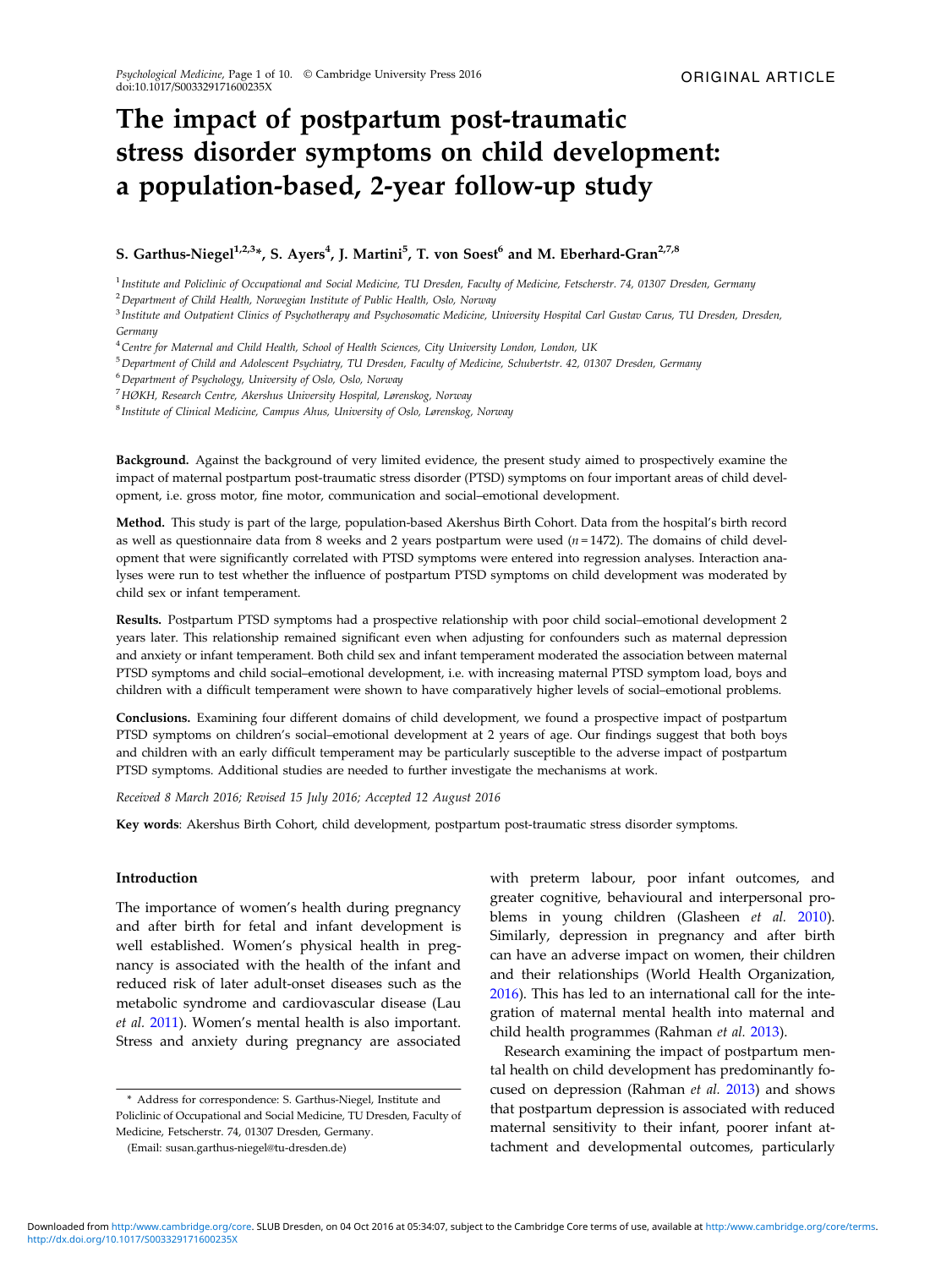for boys (Sharp et al. [1995](#page-9-0); Ramchandani et al. [2005](#page-9-0)). However, it is clear that women can suffer from a range of mental illnesses, including post-traumatic stress disorder (PTSD) following a traumatic birth. Meta-analyses show PTSD after birth affects 3.1% of all postpartum women and 15.7% of women in highrisk groups such as those with severe complications in pregnancy (Grekin & O'Hara, [2014\)](#page-9-0). This means that in the European Union and the USA approximately 153 000 and 118 000 women, respectively, may be affected every year (Eurostat Statistics Explained, [2015;](#page-8-0) Martin et al. [2015](#page-9-0)). Symptoms of PTSD include re-experiencing, avoidance and emotional numbing, hyperarousal, and negative cognitions and mood (American Psychiatric Association, [2013\)](#page-8-0).

The impact of traumatic birth and postpartum PTSD symptoms on infants' development is unclear because research in this area is scarce (McKenzie-McHarg et al. [2015\)](#page-9-0). However, there are a number of ways in which PTSD might affect the mother–baby relationship and have a negative impact on infant development. For example, if women associate their baby with the traumatic events during birth then this might lead to women avoiding contact with the infant. Moreover, symptoms of emotional numbing may result in women being emotionally unavailable to their infants, which could influence the type of attachment the infant develops to the mother. Conversely, symptoms of hyperarousal and intrusion might lead to angry or intrusive parenting. PTSD is also highly co-morbid with depression (Ayers et al. [2016](#page-8-0)), which has been shown to affect maternal sensitivity and be associated with poorer development in children.

There is some evidence to support the impact of PTSD on parenting. A series of case studies published by Ballard et al. [\(1995\)](#page-8-0) illustrates one mother avoiding all contact with her baby and another becoming aggressive towards her older child (Ballard et al. [1995](#page-8-0)). Similarly, Moleman et al. ([1992](#page-9-0)) presented the cases of three women with postpartum PTSD (i.e. 'partus stress reaction'), who all failed to meaningfully attach to their children. Further, qualitative studies show some women suffering from PTSD symptoms to report difficulties bonding with their infant and/or breastfeeding (Beck & Watson, [2008](#page-8-0); Elmir et al. [2010](#page-8-0); Fenech & Thomson, [2014\)](#page-8-0), both of which may have long-term health implications for infants (Horta et al. [2007;](#page-9-0) Ip et al. [2007\)](#page-9-0). However, evidence from quantitative studies is mixed and available studies have been based on small or self-selected samples. For example, an online survey of 152 parents (126 women and 26 men) found that symptoms of PTSD and depression were associated with a poorer parent–baby bond (Parfitt & Ayers, [2009\)](#page-9-0). However, another study of 64 couples recruited from birth registers at a UK hospital found no association between PTSD symptoms and the mother–baby bond, although there were small correlations between PTSD symptoms and an unfavourable father–baby bond (Ayers et al. [2007](#page-8-0)).

Thus there are plausible reasons why PTSD might affect the mother–baby relationship and infant development, although evidence is limited in terms of scope and methodological rigor. The long-term impact of PTSD on the infant's development is an area where very little research is available. To date, only one longitudinal study of 42 couples has been published that examined infant development in relation to parents' mental health, including postpartum PTSD. This study found maternal postpartum PTSD to be associated with poorer cognitive development in infants at 17 months of age, as measured by the Bayley Scales (Parfitt et al. [2014\)](#page-9-0). In contrast, less optimal language development was associated with maternal depression in pregnancy. This study also found that parents' ratings of their infant's temperament 3 months after birth were strongly associated with all child development outcomes. The strengths of this study include using a variety of measures to assess parents' mental health and assessing child development by means of observational data. However, the study is limited in terms of sample size and representativeness. It is therefore difficult to know whether the results are generalizable. Moreover, little is known about whether subgroups of children are particularly vulnerable to develop problems when their mothers have suffered from postpartum PTSD. Results from the study men-tioned above (Parfitt et al. [2014](#page-9-0)) indicate that children with difficult temperament might be especially at risk. In addition, according to the literature from post-partum depression (Sharp et al. [1995](#page-9-0); Ramchandani et al. [2005\)](#page-9-0), also male sex might represent a potential moderator.

To summarize, it is likely that maternal postpartum PTSD – an important women's health issue – will have an adverse impact on child development. However, conclusions about such impact remain tentative because of the limited evidence available. McKenzie-McHarg et al. ([2015\)](#page-9-0) therefore have called for prospective studies with large, representative samples to establish the extent and nature of the impact of PTSD following childbirth on infants. The present study aimed to address this by examining the impact of maternal postpartum PTSD on four important areas of child development (i.e. gross motor, fine motor, communication and social–emotional development) in a large, population-based cohort study of women up to 2 years postpartum. Moreover, we investigate the role of potential confounding factors such as maternal depression and preterm birth and examine whether the association between postpartum PTSD and child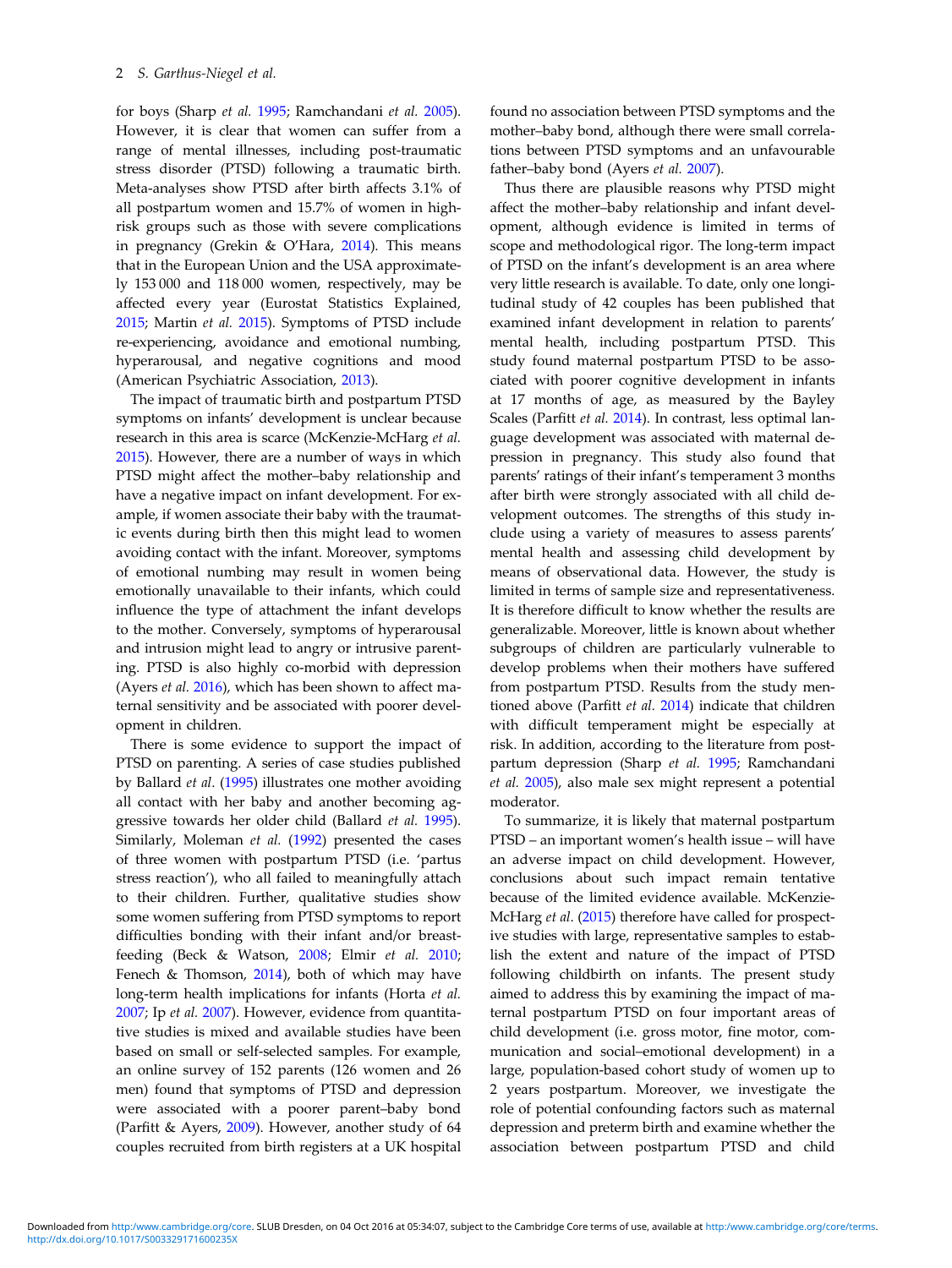development varies according to potential moderators such as the infant's sex and temperament.

## Method

# Design and study population

The Akershus Birth Cohort (ABC) study is a prospective cohort study which targeted all women scheduled to give birth at Akershus University Hospital, Norway, which serves approximately 350 000 people from both urban and rural areas. Recruitment took place from November 2008 to April 2010. Women were recruited for the study during their routine fetal ultrasound examination, which is performed at 17 weeks gestation, and were asked to complete questionnaires at 17 weeks gestation, 32 weeks gestation, 8 weeks postpartum and 2 years postpartum. Of the eligible women,  $80\%$  ( $n = 3752$ ) agreed to participate and returned the first questionnaire. The number of eligible women dropped somewhat during the study time because some women had moved or were withdrawn from the study due to severe birth complications. Response rates were 81% (2936 out of 3621), 79% (2217 out of 2806) and 73% (1480 out of 2019), respectively. Detailed information regarding participation and drop out in the longitudinal design is provided in a study flowchart (see online Supplementary material 1).

For the present study, we used questionnaire data from 8 weeks and 2 years postpartum as well as data obtained from the hospital's birth record. Data for the birth record were electronically recorded by the hospital's staff, including sociodemographic and medical information about the mother, the delivery and the child. Birth record data were not registered for eight participating women; thus, 1472 women were included in the analyses. As less than 50% of the original participants were included in the current sample, we performed attrition analyses. More specifically, we included relevant sociodemographic and mental health variables (i.e. maternal age, education and symptoms of depression, anxiety and general PTSD symptoms) assessed at 17 weeks of gestation and the hospital's birth record simultaneously as predictors of drop-out within 2 years postpartum in multiple logistic regression analyses. The results showed that women with higher education [odds ratio (OR) 0.57, 95% confidence interval (CI) 0.50–0.65,  $p < 0.001$ ] and older age (OR 0.97, 95% CI 0.96-0.99,  $p < 0.001$ ) were less likely to drop out of the study, whereas women with symptoms of depression (OR 1.05, 95% CI 1.02–1.07, p < 0.001) were somewhat more likely to drop out. Symptoms of anxiety and PTSD were not significantly related to drop out ( $p > 0.05$ ). Further information regarding the characteristics of the cohort as a whole  $(n=3752)$  compared with the final sample  $(n=1472)$  can be found in online Supplementary material 2.

The ABC study obtained ethical approval from the Regional Committees for Medical and Health Research Ethics (approval number S-08013a), and all participants provided written informed consent.

# Measurement

# Child development

At 2 years of age, four domains of child development were assessed by means of the Ages & Stages Questionnaire (ASQ-3) and the Ages & Stages Questionnaire – social–emotional (ASQ:SE). Using the ASQ-3, mothers reported on their children's gross motor (focuses on arm, body and leg movements), fine motor (pertains to hand and finger movements) and communication development (covers babbling, vocalizing, listening and understanding) (Squires et al. [2009](#page-9-0)). The scale consists of six items per domain, and items were coded '10' (yes), '5' (sometimes) or '0' (not yet); depending on whether or not a child is able to perform a certain task. Hence, scores may range from 0 to 60 in each domain. Internal consistency was  $\alpha = 0.79$  for communication development, and  $\alpha$  = 0.59 and  $\alpha$  = 0.44 for gross and fine motor development, respectively.

In addition, using the ASQ:SE, mothers reported on their children's social–emotional competence (e.g. selfregulation, compliance, interaction with people). The ASQ:SE questions are rated on a three-point scale indicating if the child performs a behaviour 'most of the time' (0), 'sometimes' (5), or 'never or rarely' (10) (Squires et al. [2005](#page-9-0)). An additional check box allows for stating if a behaviour is of concern to the parents; checked concerns score five additional points. Scores for each domain are totalled into an overall score: high total scores indicate possible developmental problems, while low scores suggest competent social– emotional behaviour. With 26 questions to be answered, scores range from 0 to 390. The ASQ:SE scoring pattern is the opposite of the ASQ-3 on which low scores indicate the absence of skills. Reliability was  $\alpha = 0.51$ .

## PTSD symptoms following childbirth

The Impact of Event Scale (Horowitz et al. [1979\)](#page-9-0) was used to measure PTSD symptoms at 8 weeks postpartum. The instrument is a self-rating scale that measures symptoms of intrusion (seven items) and avoidance (eight items). The scale has four response categories with the following weightings:  $0 = not$  at all,  $1 = \text{rarely}, 3 = \text{sometimes}, \text{ and } 5 = \text{often}.$  Sum scores of the overall scale were computed (range 0–75),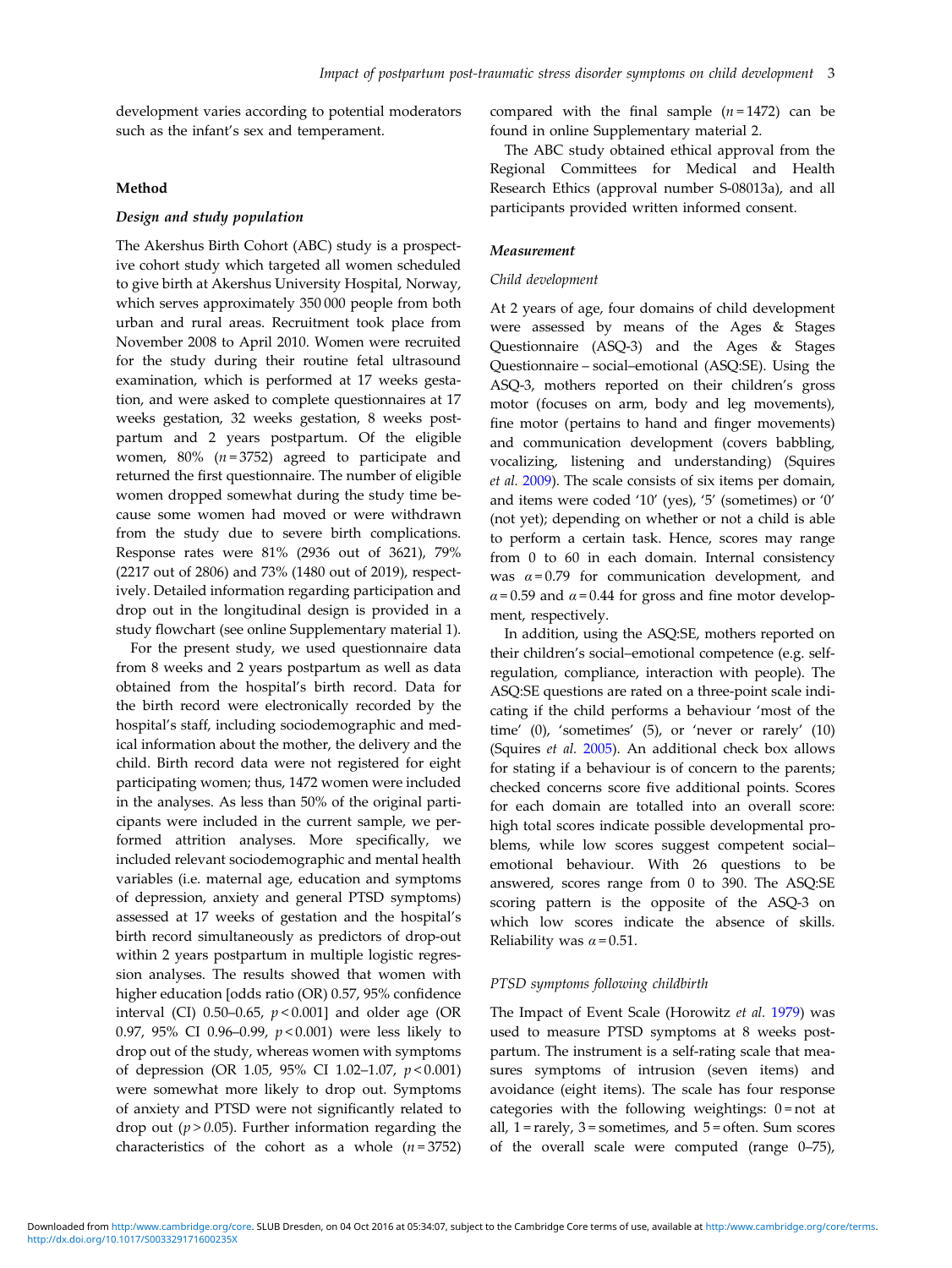where higher scores reflect a higher degree of posttraumatic stress. The Impact of Event Scale has been validated in postpartum women (Olde et al. [2006\)](#page-9-0) and can be used as a continuous or categorical measure, with scores over 19 reflecting clinically significant distress, and scores over 34 indicating that PTSD is likely to be present (Neal et al. [1994\)](#page-9-0). Reliability in the present study was  $\alpha$  = 0.85.

# Maternal mental health and demographic factors

Symptoms of depression during the past week were measured using the Edinburgh Postnatal Depression Scale (Cox et al. [1987\)](#page-8-0) at 8 weeks postpartum. The Edinburgh Postnatal Depression Scale is a 10-item selfrating scale designed to identify postnatal depression. The scale has four response categories ranging from 0 to 3; thus, the total scores can range from 0 to 30. Higher scores reflect higher levels of depression, and reliability was  $\alpha = 0.85$ .

Also at 8 weeks postpartum, the 10-item anxiety scale of the Hopkins Symptom Check List was used to evaluate anxiety symptoms during the previous week. This scale has not been specifically validated for use in the perinatal population. However, a Norwegian study of  $n = 1794$  mothers, that used the Hopkins Symptom Check List, yielded comparable results for both postpartum and non-postpartum mothers (Eberhard-Gran et al. [2003\)](#page-8-0). The scale has four response categories ranging from 1 to 4. Consequently, total scores range from 10 to 40, with higher scores indicating higher levels of anxiety (Nettelbladt et al. [1993](#page-9-0)). Reliability was  $\alpha$  = 0.78.

Age at delivery and maternal education were obtained from the hospital's birth records. Educational level was coded as '1' (more than 12 years of education; i.e. higher education) and '0' (12 or fewer years of education; i.e. primary and secondary education).

## Child factors

Information regarding child sex was retrieved from the hospital's birth record. Moreover, using the birth records, the birth was categorized as either term or preterm birth (born more than 3 weeks before the expected birth date; Tucker & McGuire, [2004](#page-9-0)). If this information was unavailable, gestational age was computed based on the first day of the woman's last menstruation.

At 8 weeks postpartum, infant temperament was measured with a 10-item adapted version of the 'fussy/difficult' subscale of the Infant Characteristics Questionnaire (Bates et al. [1979](#page-8-0)). This scale assesses infant difficultness as perceived by the primary caregiver. Mothers rated their infants' usual mood and temperament on a seven-point rating scale, with higher scores reflecting greater infant difficultness. Reliability was  $\alpha = 0.83$ .

Current child health problems were assessed at child age 2 years and based on maternal report. Each health problem was treated as a dichotomous variable depending on whether or not it was present. Potential child health problems were: (1) impaired hearing; (2) impaired vision; (3) eczema; (4) asthma; (5) respiratory syncytial virus; (6) bronchiolitis; (7) urinary tract infection; (8) recurring ear infection; (9) food allergy/intolerance; (10) insufficient weight gain; (11) excessive weight gain; (12) nutritional deficiencies; (13) diabetes; (14) injuries or accidents; (15) others. Child health problems were then coded as '0' (no health problem), '1' (one health problem) or '2' (two or more health problems).

# Statistical analysis

PTSD symptoms following childbirth were correlated with all four domains of child development at 2 years postpartum. Domains that were significantly correlated with PTSD symptoms were entered into linear regression analyses. In the multiple regression analyses, we adjusted for potential confounders, i.e. maternal mental health and demographic factors as well as relevant child factors. In order to examine whether the influence of maternal mental health on child development was moderated by child sex, we conducted interaction analyses where maternal mental health, the child's sex and the interaction term of these variables were included simultaneously in linear regression analyses predicting child development. Moreover, interactions between maternal mental health and child difficult temperament were tested in the same manner. Interaction terms that were significantly associated with child development were also entered in the multiple regression analyses including all potential confounders. As standard statistical techniques assume normal sampling distributions, we used bootstrapping to estimate standard errors in all analyses, as such standard errors are robust to deviations from normality (Efron & Tibshirani, [1993\)](#page-8-0). More specifically, bias corrected and accelerated bootstrap standard errors, based on 5000 bootstrap samples, were estimated. Missing values on the psychometric scales were substituted with the mean of each case if the number of missing items was  $\leq 20\%$ ; otherwise, they were excluded from the analyses. Among the 1472 participating women, the proportion of missing data for the variables included in the study varied from 0.3% for social–emotional development, infant temperament as well as PTSD, depression, and anxiety symptoms to 1.2% for fine motor development. The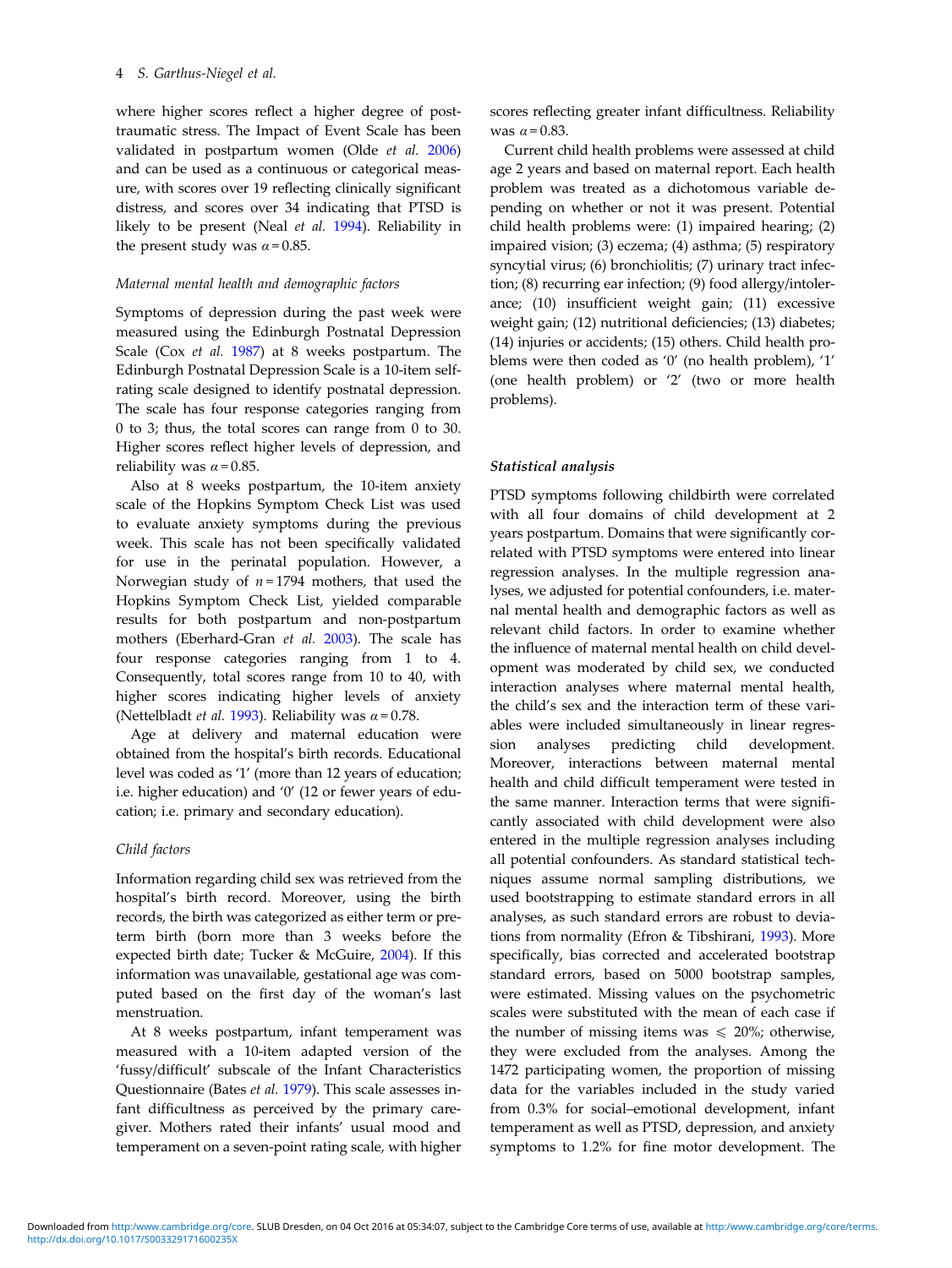|  | <b>Table 1.</b> Distribution of ASQ scores among girls and boys |  |  |  |  |  |  |
|--|-----------------------------------------------------------------|--|--|--|--|--|--|
|--|-----------------------------------------------------------------|--|--|--|--|--|--|

|                                           | Mean ASQ score (s.p.) | Percentage with<br>developmental problems |       |             |
|-------------------------------------------|-----------------------|-------------------------------------------|-------|-------------|
|                                           | Girls                 | <b>Boys</b>                               | Girls | <b>Boys</b> |
| Gross motor development <sup>a</sup>      | 56.1(7.1)             | 55.1(7.8)                                 | 2.0   | 4.2         |
| Fine motor development <sup>a</sup>       | 53.6(7.2)             | 52.4(7.4)                                 | 2.3   | 3.3         |
| Communication development <sup>b</sup>    | 56.0(9.0)             | 52.0(12.2)                                | 3.2   | 6.7         |
| Social-emotional development <sup>c</sup> | 21.7(14.6)            | 24.3(16.2)                                | 4.7   | 6.4         |

ASQ, Ages & Stages Questionnaire; S.D., standard deviation; ASQ:SE, Ages & Stages Questionnaire – social–emotional.

<sup>a</sup> ASQ cut-off for problems in gross motor and fine motor development  $\leq 35$ .

 $<sup>b</sup>$  ASQ cut-off for problems in communication development  $\leq 25$ .</sup>

 $c$  ASQ:SE cut-off for problems in social–emotional development  $\geq 51$ .

statistical package IBM SPSS 23 (USA) was used for all analyses.

#### Results

# Demographic and clinical characteristics of the sample

The children's mean birth weight was 3545 (S.D. = 533) g, and there were fewer girls (48%) than boys. The mean gestation period was 39.9 weeks, and 6% of the children were born premature. Mean maternal age at birth was  $31.7$  (s.p. = 4.5) years. The vast majority (98%) was either married or living with a partner, and a majority of the sample (73%) had an educational level beyond high school. Of the mothers, 52% reported that this was their first pregnancy.

Table 1 shows the distribution of the ASQ-3 and ASQ:SE scores. Boys had more developmental problems than girls in all domains of child development, particularly in the domain of communication.

## PTSD symptoms and child development

At 8 weeks postpartum, 6.6% of women had clinically significant distress (scores above 19 on the Impact of Event Scale) and 1.9% had probable PTSD (scores above 34). The average score for PTSD symptoms following childbirth was 7.02 (S.D. = 8.38). Mean scores for the subscales intrusion and avoidance were 4.40  $(S.D. = 4.97)$  and  $2.54$   $(S.D. = 4.11)$ , respectively.

[Table 2](#page-5-0) shows correlations between PTSD symptoms, child development and all other variables included in the study. It can be seen that PTSD symptoms were significantly related to problems in the children's social–emotional development  $(r=0.17)$ . PTSD symptoms were not associated with the other developmental domains, i.e. gross motor, fine motor and communication development. Similar correlational patterns were found when examining intrusion and avoidance symptoms separately, although there was a small significant association  $(r = -0.06)$  between intrusion symptoms and fine motor development, indicating that intrusion symptoms were related to less favourable development in this area.

Symptoms of depression and anxiety were strongly associated with each other  $(r=0.68)$ , and both were also clearly associated with PTSD symptoms following childbirth ( $r = 0.37$  and  $r = 0.36$ , respectively). Moreover, symptoms of depression and anxiety were significantly related to the children's social–emotional development  $(r=0.23$  and  $r=0.19$ , respectively). Similarly, as with PTSD intrusion symptoms, there was a small significant association  $(r = -0.08)$  between depressive symptoms and fine motor development [\(Table 2](#page-5-0)).

All measures of maternal mental health, i.e. symptoms of postpartum PTSD, depression and anxiety, were associated with maternal ratings of the infant having a difficult temperament 8 weeks postpartum, though we found the largest association with symptoms of depression  $(r = 0.31)$  (see [Table 2\)](#page-5-0).

A multivariate regression model of PTSD symptoms and social–emotional development, adjusted for maternal mental health and relevant child factors, is shown in [Table 3](#page-6-0). It can be seen that the prospective effect of PTSD symptoms on social–emotional development at 2 years of age remained statistically significant ( $\beta$ =0.08) after adjustment for confounders. Social–emotional development was also significantly associated with symptoms of depression, ratings of a difficult infant temperament 8 weeks postpartum, being born prematurely, and current child health problems (see [Table 3](#page-6-0)).

We also conducted a multivariate regression analysis with PTSD intrusion symptoms as predictor and fine motor development as outcome, as they were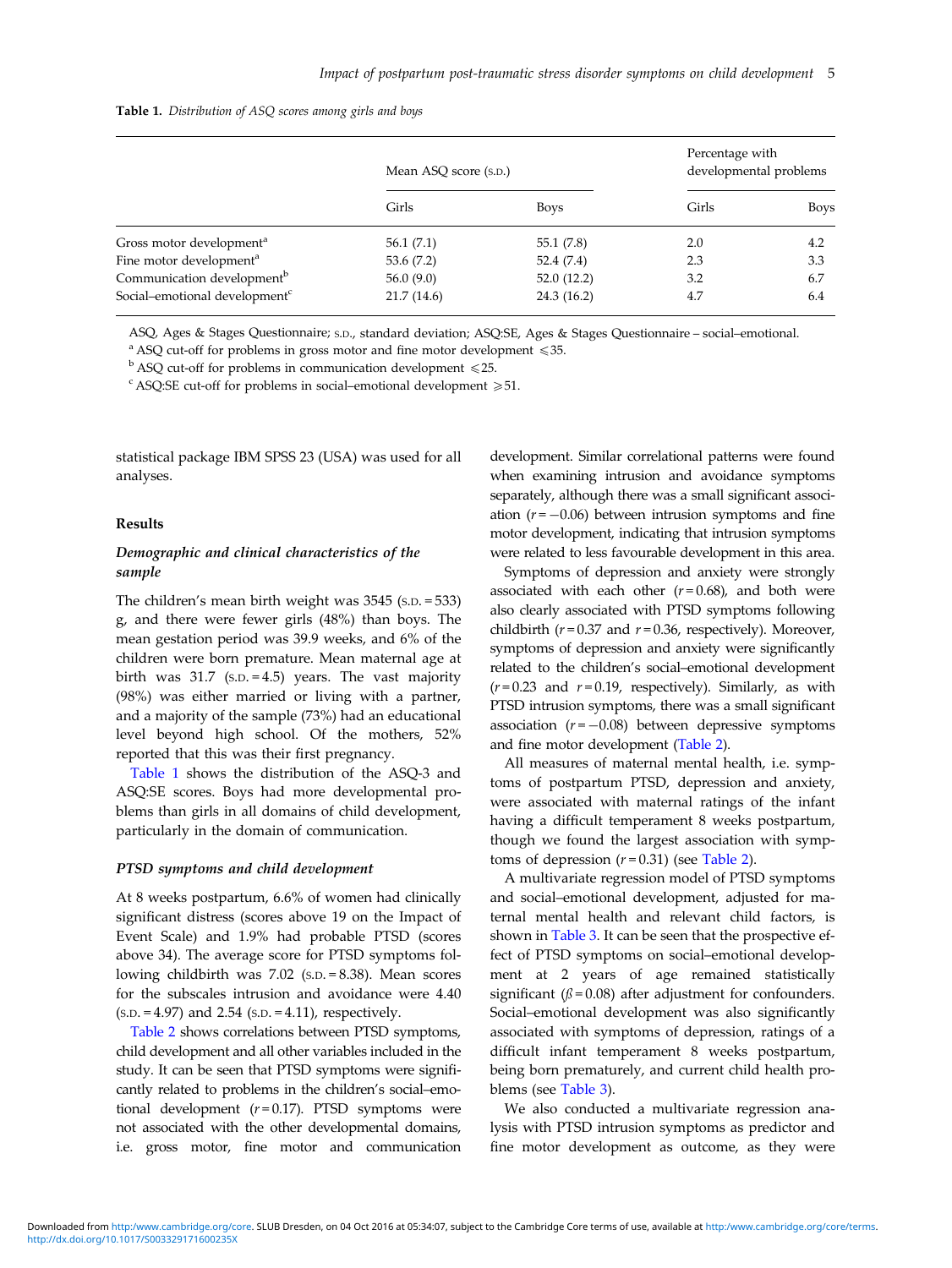<span id="page-5-0"></span>**Table 2.** Correlation matrix involving all variables included in the study

|                                                                                               | 1.         | 2.           | 3.           | 4.        | 5.         | 6.           | 7.           | 8.         | 9.             | 10.          | 11.       | 12.       | 13.          | 14.        | 15. |
|-----------------------------------------------------------------------------------------------|------------|--------------|--------------|-----------|------------|--------------|--------------|------------|----------------|--------------|-----------|-----------|--------------|------------|-----|
| 1. PTSD symptoms <sup>a</sup><br>(8 weeks postpartum)                                         |            |              |              |           |            |              |              |            |                |              |           |           |              |            |     |
| 2. PTSD intrusion symptoms <sup>a</sup><br>(8 weeks postpartum)                               | $0.93***$  | $\mathbf{1}$ |              |           |            |              |              |            |                |              |           |           |              |            |     |
| 3. PTSD avoidance symptoms <sup>a</sup><br>(8 weeks postpartum)                               | $0.89***$  | $0.65***$    | $\mathbf{1}$ |           |            |              |              |            |                |              |           |           |              |            |     |
| 4. Depression symptoms <sup>a</sup><br>(8 weeks postpartum)                                   | $0.37***$  | $0.34***$    | $0.33***$    |           |            |              |              |            |                |              |           |           |              |            |     |
| 5. Anxiety symptoms <sup>a</sup><br>(8 weeks postpartum)                                      | $0.36***$  | $0.34***$    | $0.34***$    | $0.68***$ |            |              |              |            |                |              |           |           |              |            |     |
| 6. Age <sup>a</sup> (at birth)                                                                | $-0.13***$ | $-0.12***$   | $-0.10***$   | $-0.06**$ | $-0.15***$ | $\mathbf{1}$ |              |            |                |              |           |           |              |            |     |
| 7. Education <sup>a</sup> (at birth)                                                          | $-0.06**$  | $-0.04*$     | $-0.08***$   | $-0.03$   | $-0.13***$ | $0.34***$    | $\mathbf{1}$ |            |                |              |           |           |              |            |     |
| 8. Gross motor development <sup>b</sup><br>(2 years postpartum)                               | $-0.03$    | $-0.05$      | $-0.01$      | $-0.04$   | $-0.04$    | $-0.04$      | $-0.06**$    | 1          |                |              |           |           |              |            |     |
| 9. Fine motor development <sup>b</sup>                                                        | $-0.03$    | $-0.06*$     | $-0.02$      | $-0.08**$ | $-0.05$    | $-0.01$      | $-0.02$      | $0.39***$  | $\overline{1}$ |              |           |           |              |            |     |
| (2 years postpartum)<br>10. Communication development <sup>b</sup>                            | 0.01       | 0.02         | $-0.01$      | $-0.05$   | $-0.02$    | $-0.01$      | 0.01         | $0.30***$  | $0.29***$      | $\mathbf{1}$ |           |           |              |            |     |
| (2 years postpartum)<br>11. Social–emotional development <sup>b</sup><br>(2 years postpartum) | $0.17***$  | $0.15***$    | $0.17***$    | $0.23***$ | $0.19***$  | $-0.06*$     | $-0.11***$   | $-0.13***$ | $-0.22***$     | $-0.27***$ 1 |           |           |              |            |     |
| 12. Male sex <sup>b</sup> (at birth)                                                          | 0.02       | 0.01         | 0.01         | $0.07**$  | $0.04*$    | $-0.004$     | 0.00         | $-0.05*$   | $-0.08***$     | $-0.19***$   | $0.10***$ |           |              |            |     |
| 13. Prematurity <sup>b</sup> (at birth)                                                       | 0.003      | 0.004        | 0.002        | $-0.004$  | $-0.001$   | 0.03         | $-0.03*$     | $-0.05*$   | $-0.05*$       | $-0.01$      | $0.06**$  | 0.02      | $\mathbf{1}$ |            |     |
| 14. Difficult temperament <sup>b</sup>                                                        | $0.15***$  | $0.13***$    | $0.14***$    | $0.31***$ | $0.20***$  | $-0.07**$    | 0.02         | $-0.10***$ | $-0.10***$     | $-0.07*$     | $0.24***$ | $0.10***$ | $0.03$ 1     |            |     |
| (8 weeks postpartum)<br>15. Current health problems <sup>b</sup><br>(2 years postpartum)      | 0.03       | 0.04         | 0.01         | 0.04      | $0.05*$    | $0.03*$      | $0.09***$    | $-0.11***$ | $-0.05*$       | $-0.06**$    | $0.07**$  | $0.04*$   | 0.02         | $0.06**$ 1 |     |

PTSD, Post-traumatic stress disorder.

<sup>a</sup> Maternal factors.

<sup>b</sup> Child factors.

\*  $p < 0.05$ , \*\*  $p < 0.01$ , \*\*\*  $p < 0.001$ .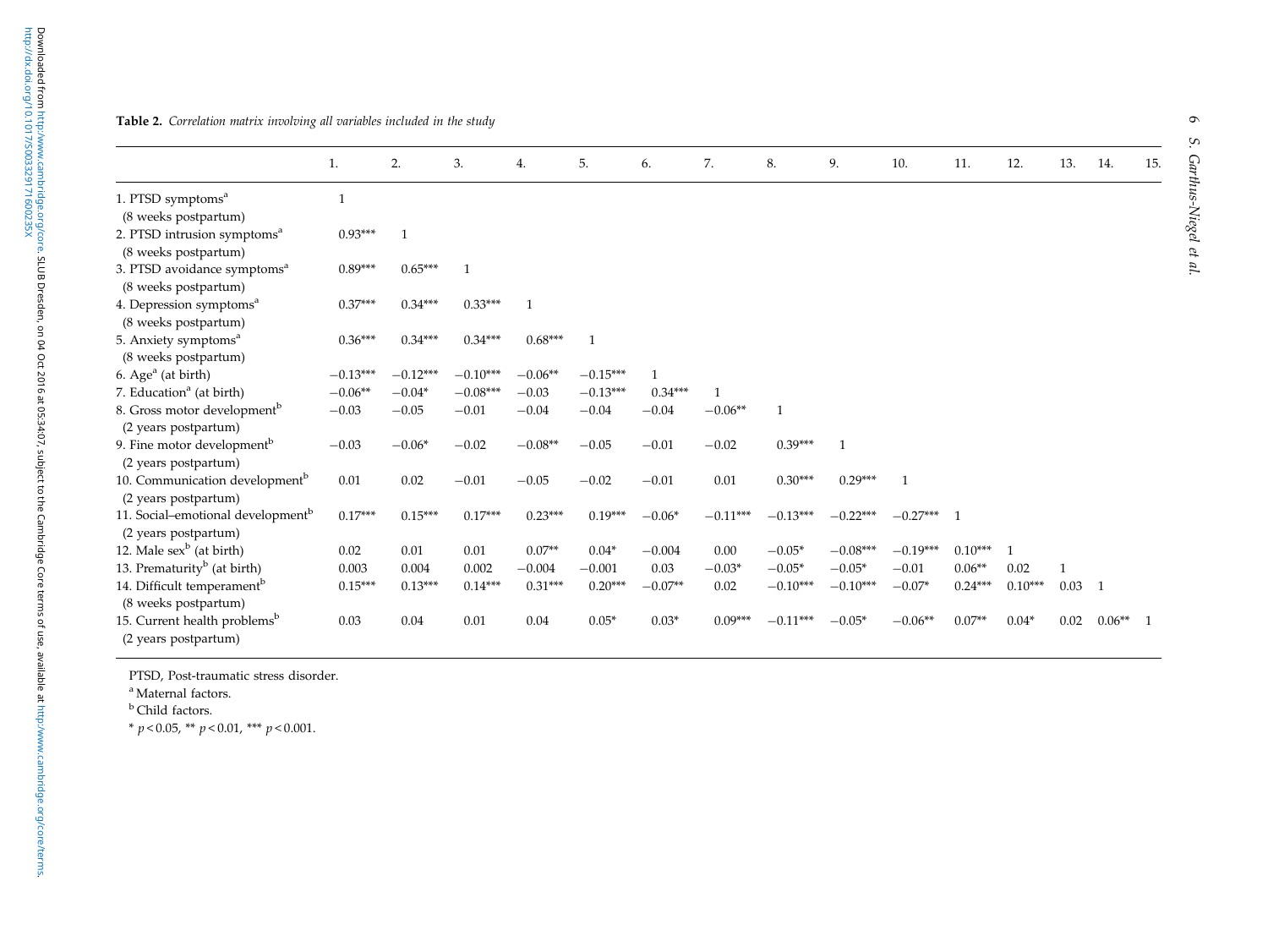| Variable (time point measured)               |            |  |  |
|----------------------------------------------|------------|--|--|
| PTSD symptoms (8 weeks postpartum)           | $0.08**$   |  |  |
| Maternal factors                             |            |  |  |
| Depression symptoms (8 weeks postpartum)     | $0.12**$   |  |  |
| Anxiety symptoms (8 weeks postpartum)        | 0.03       |  |  |
| Age (at birth)                               | $-0.01$    |  |  |
| Education (at birth)                         | $-0.10***$ |  |  |
| Child factors                                |            |  |  |
| Child sex (at birth)                         | 0.05       |  |  |
| Prematurity (at birth)                       | $0.07**$   |  |  |
| Difficult temperament (8 weeks postpartum)   | $0.17***$  |  |  |
| Current health problems (2 years postpartum) | 0.04       |  |  |
| $R^2$                                        | 0.12       |  |  |
| F                                            | 19.51      |  |  |

<span id="page-6-0"></span>Table 3. Multiple regression analyses of PTSD symptoms and social–emotional development at 2 years postpartum

PTSD, Post-traumatic stress disorder.

\*\*  $p < 0.01$ , \*\*\*  $p < 0.001$ .

significantly correlated in the bivariate analyses (see [Table 2\)](#page-5-0). However, after adjusting for confounders, this association was not significant any more  $(\beta = -1)$ 0.02,  $p > 0.05$ ).

Finally, we examined whether sex of the child moderated the association between maternal PTSD symptoms and child social–emotional development. Analyses showed a significant interaction effect  $(\beta =$ 0.26,  $p < 0.01$ ) and a graphical representation of the interaction is depicted in Fig. 1. The figure shows that girls and boys of mothers with no postpartum PTSD symptoms had similar levels of social–emotional development. However, with increasing maternal PTSD symptom load, boys had increasingly higher levels of social–emotional problems, whereas girls' levels of social–emotional problems increased at a slower rate with an increasing number of PTSD symptoms. Similar results were obtained when examining interaction effects with difficult temperament (see Fig. 2). Also here, a significant interaction effect emerged ( $\beta$ =0.23,  $p$  <0.01), indicating that the association between postpartum PTSD symptoms and problems in child social–emotional development was stronger among children with a difficult temperament, compared with children with a less difficult temperament. Both interaction effects remained statistically significant when entered in the multiple regression analyses including all confounders ( $\beta$  = 0.25,  $p$  < 0.01 for child sex and  $\beta$  = 0.21,  $p$  < 0.05 for difficult temperament). No interactions were found for symptoms of depression or anxiety with child sex or difficult infant temperament.



Fig. 1. Interaction between child sex and maternal post-traumatic stress disorder (PTSD) symptoms 8 weeks postpartum on problems in social–emotional development at 2 years of age.



Fig. 2. Interaction between children's difficult temperament and maternal post-traumatic stress disorder (PTSD) symptoms 8 weeks postpartum on problems in social– emotional development at 2 years of age. SD, Standard deviation.

## Discussion

## Summary and interpretation of results

Postpartum mental health is a central women's health issue – not only for the mother but also for the wellbeing and the development of her child. Previous research on the impact of postpartum mental health has mainly focused on the role of postpartum depression. With regard to postpartum PTSD, however, research on childhood outcomes has been lacking. Given this context, the present study fills an important gap. The results showed that postpartum PTSD symptoms had a small predictive relationship with poor child social–emotional development 2 years later. This relationship remained significant even when adjusting for confounders such as maternal depression and anxiety and infant temperament. As we have accounted for above, postpartum PTSD symptoms may make an impact in a variety of ways. Symptoms of intrusion might lead to irritable or intrusive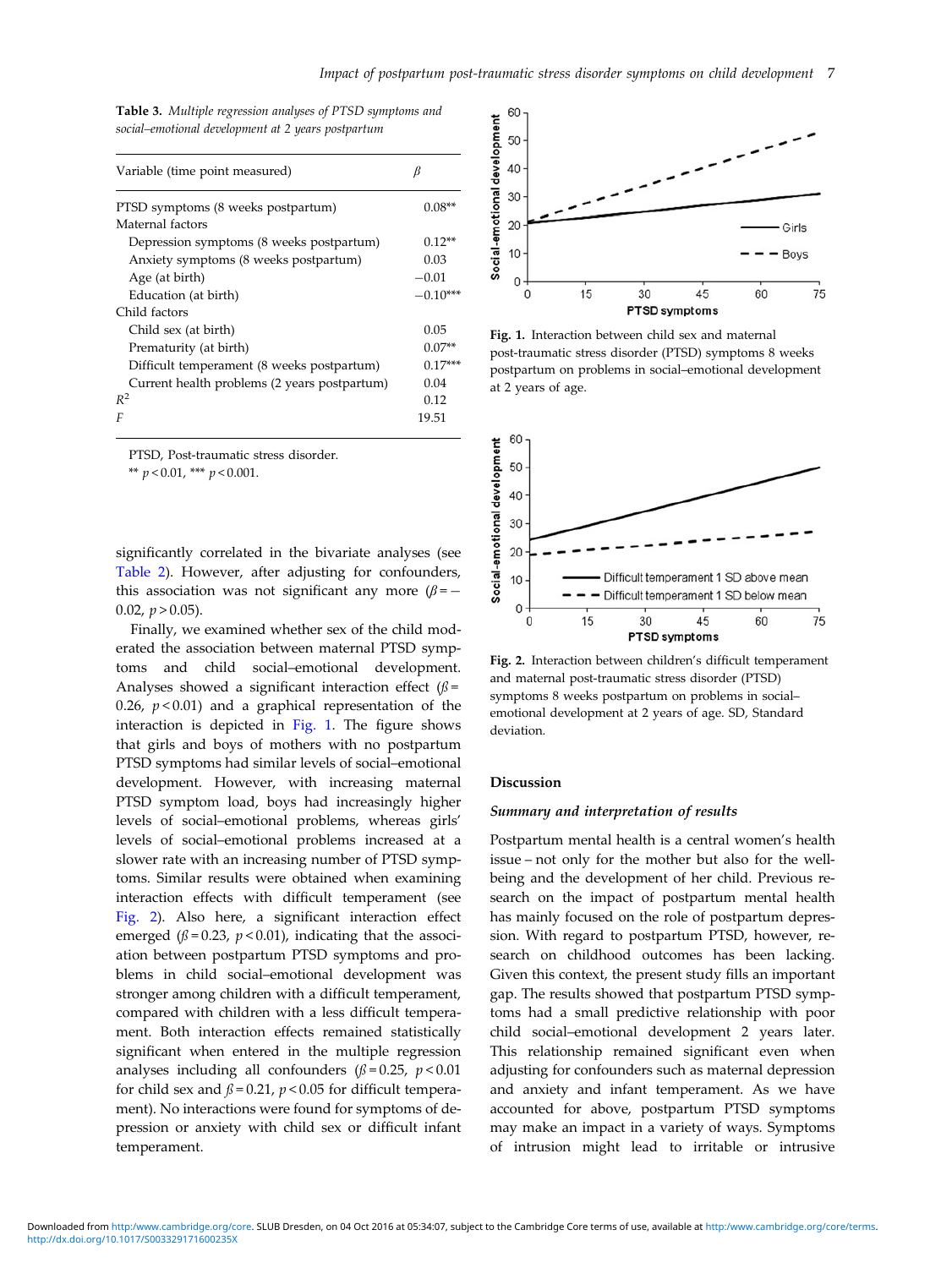parenting, whereas avoidance symptoms might lead to women avoiding contact with their children, and emotional numbing might lead to mothers being emotionally unavailable. Differentiating PTSD symptoms into intrusion and avoidance symptoms, there was no considerable difference as of effect size in our sample. This suggests that symptoms of intrusions and avoidance do not differ in the extent of the impact on the child's social–emotional development. Other measured domains of child development showed no significant relationship with postpartum PTSD symptoms. We only found a small significant effect between intrusion symptoms and fine motor development but this effect disappeared once confounding factors were controlled for.

Infant difficult temperament was also related to all three measures of maternal mental health. These results are consistent with the study by Parfitt et al. ([2014\)](#page-9-0) who found that infant difficult temperament had small to medium associations with maternal depression, anxiety and PTSD (Parfitt et al. [2014](#page-9-0)). However, it is difficult to determine the direction of causality between ratings of infant difficult temperament and maternal mental health. On the one hand, women's ratings of their infant's temperament may be affected by her mental health problems. On the other hand, a difficult infant might put more strain on women and increase their mental health problems.

In this study, early infant temperament also played a pivotal role in the development of social–emotional development problems. We found both a direct effect from infant difficultness to social–emotional development problems 2 years later, as well as a moderating effect. Maternal PTSD symptoms had a greater adverse effect on child social–emotional development, if the mothers rated their infants as having a difficult temperament 8 weeks postpartum. This finding is consistent with Parfitt et al. ([2014\)](#page-9-0) who found that the largest prediction for infant developmental outcomes was afforded by parental perceptions of their infant's characteristics.

In addition, we found an interesting interaction effect with child sex, namely that for boys, maternal PTSD symptoms 8 weeks postpartum had a greater negative effect on social–emotional development at 2 years of age, compared with girls. The finding that boys are more vulnerable to poor developmental outcomes has been shown to be the case for postpartum depression as well (Sharp et al. [1995](#page-9-0); Ramchandani et al. [2005\)](#page-9-0), but to our knowledge this is the first time that is has been examined in relation to PTSD symptoms. Because boys are generally developmentally delayed compared with girls, they need to a greater degree of help from a sensitive caregiver to regulate their emotions (Sharp et al. [1995](#page-9-0)). As a result, they might be specifically vulnerable to adverse parental influences (Ramchandani et al. [2005](#page-9-0)).

## Strengths and limitations

To our knowledge, this is the first large-scale, population-based study to investigate the longitudinal impact of postpartum PTSD symptoms on child development. Moreover, the inclusion of relevant confounders and the use of adequate statistical techniques, such as bootstrapping, to handle non-normal sampling distributions are strengths of the study. Still, some potential limitations are worth discussing. The fact that only Norwegian-speaking women were included resulted in a relatively homogeneous, mainly Caucasian sample. Furthermore, as we have shown previously, there is reason to believe that there is a slight social gradient associated with participation in the study (Garthus-Niegel et al. [2014](#page-8-0)a, [b](#page-8-0)). Likewise, the somewhat selective attrition during the longitudinal course of the study, as demonstrated by attrition analyses, is an additional threat to the representativeness of the sample. However, it is important to bear in mind that selection bias does not necessarily influence the results when associations between variables are investigated (Nilsen et al. [2009](#page-9-0)).

Although we found significant associations between postpartum PTSD symptoms and social–emotional development at child age 2 years, the effects were only modest, as reflected in the relatively small size of the standardized regression coefficient. Consequently, caution is needed when recommending intervention. Still, we regard our results as clinically significant since we could show that postpartum PTSD symptoms were prospectively associated with poor social–emotional development over a long period of time. Also, effect sizes were not much larger for depression, for which there is an extensive literature underlining the importance for child development (Stein et al. [2014](#page-9-0)).

Even though we used one of few recommended universal screening tools qualified to investigate children's development in infancy (Squires et al. [2005,](#page-9-0) [2009\)](#page-9-0), internal consistency was somewhat low when assessing communication, fine motor and social–emotional development. However, these three measures cover broad domains of development, and items assessing such constructs tend to correlate less highly than item collections reflecting a narrow, more tightly defined construct, in turn leading to lower reliability estimates. Further, as all data were based on mothers' reports only, parts of the relationship between maternal PTSD symptoms and child development may be due to a common method bias. For instance, mothers with mental health problems may be more inclined to report PTSD symptoms as well as developmental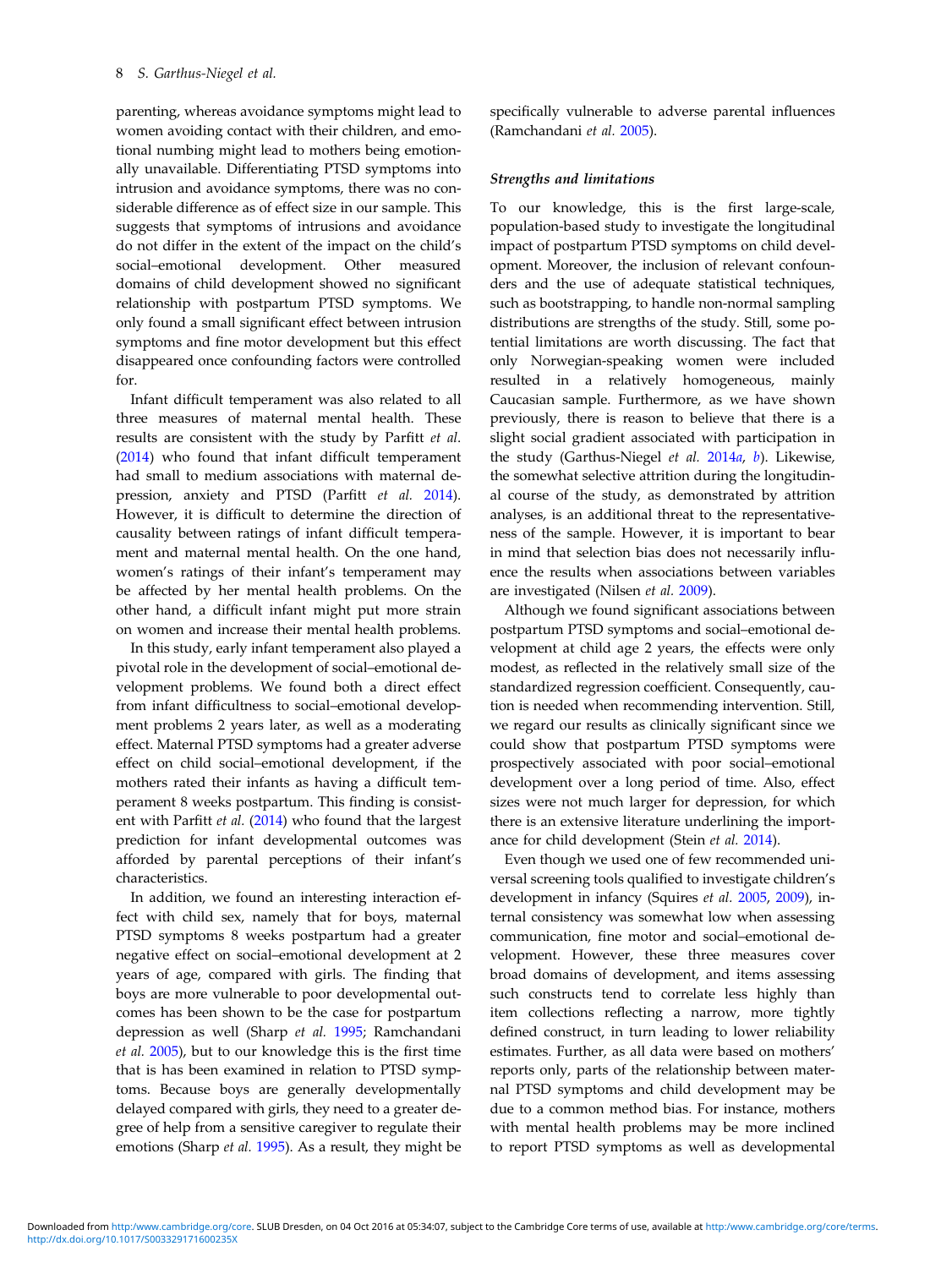<span id="page-8-0"></span>child problems. However, that the association between PTSD symptoms and child development holds when controlling for symptoms of depression and anxiety, makes this explanation less likely. Still, in addition to mothers' reports, future studies should assess child development with independent observers and via standardized observation procedures (e.g. using the Bayley Scales of Infant and Toddler Development; Bayley, 2006). Further, since the quality of mother– child bonding may be also relevant for child development, it would be of interest to assess this factor as well (e.g. using the standardized Strange Situation Procedure; Ainsworth et al. 2015).

### **Conclusions**

Postpartum PTSD is highly likely to make an impact on women and their infants (Nicholls & Ayers, [2007\)](#page-9-0) through a variety of mechanisms. Examining four different domains of child development we found a prospective impact of postpartum PTSD symptoms on children's social–emotional development at 2 years of age. The size of the association was comparable with that of postpartum depression with children's social– emotional development. In clinical practice the focus of postnatal care therefore ought to expand beyond depression and include postpartum PTSD as well. Further, our findings suggest that both boys and children with an early difficult temperament (as rated by their mother) may be particularly vulnerable to experience social–emotional development problems when their mothers suffer from postpartum PTSD symptoms. However, as this is the first large-scale study that studied the prospective impact of postpartum PTSD symptoms on childhood development, additional studies are needed to replicate these findings and to further investigate the mechanisms at work.

#### Supplementary material

The supplementary material for this article can be found at <http://dx.doi.org/10.1017/S003329171600235X>

## Acknowledgements

This research received no specific grant from any funding agency, commercial or not-for-profit sectors. The authors thank the women who volunteered their time to participate in this study. We also thank Tone Breines Simonsen, Wenche Leithe and Ishtiaq Khushi for assistance with data collection.

## Declaration of Interest

None.

## References

- Ainsworth MDS, Blehar MC, Waters E, Wal SN (2015). Patterns of Attachment: A Psychological Study of the Strange Situation. Psychology Press: New York.
- American Psychiatric Association (2013). Diagnostic and Statistical Manual of Mental Disorders. American Psychiatric Publishing: Arlington, VA.
- Ayers S, Bond R, Bertullies S, Wijma K (2016). The aetiology of post-traumatic stress following childbirth: a meta-analysis and theoretical framework. Psychological Medicine 46, 1121–1134.
- Ayers S, Wright DB, Wells N (2007). Symptoms of posttraumatic stress disorder in couples after birth: association with the couple's relationship and parent– baby bond. Journal of Reproductive and Infant Psychology 25, 40–50.
- Ballard CG, Stanley AK, Brockington IF (1995). Post-traumatic stress disorder (PTSD) after childbirth. British Journal of Psychiatry 166, 525–528.
- Bates JE, Freeland CA, Lounsbury ML (1979). Measurement of infant difficultness. Child Development 50, 794–803.
- Bayley N (2006). Bayley Scales of Infant and Toddler Development, Third Edition (Bayley III). Psychological Corporation: San Antonio, TX.
- Beck CT, Watson S (2008). Impact of birth trauma on breast-feeding: a tale of two pathways. Nursing Research 57, 228–236.
- Cox JL, Holden JM, Sagovsky R (1987). Detection of postnatal depression. Development of the 10-item Edinburgh Postnatal Depression Scale. British Journal of Psychiatry 150, 782–786.
- Eberhard-Gran M, Tambs K, Opjordsmoen S, Skrondal A, Eskild A (2003). A comparison of anxiety and depressive symptomatology in postpartum and non-postpartum mothers. Social Psychiatry and Psychiatric Epidemiology 38, 551–556.
- Efron B, Tibshirani RJ (1993). An Introduction to the Bootstrap. Chapman and Hall: New York.

Elmir R, Schmied V, Wilkes L, Jackson D (2010). Women's perceptions and experiences of a traumatic birth: a meta-ethnography. Journal of Advanced Nursing 66, 2142–2153.

- Eurostat Statistics Explained (2015). Fertility statistics [\(http://](http://ec.europa.eu/eurostat/statistics-explained/index.php/Fertility_statistics) [ec.europa.eu/eurostat/statistics-explained/index.php/](http://ec.europa.eu/eurostat/statistics-explained/index.php/Fertility_statistics) [Fertility\\_statistics](http://ec.europa.eu/eurostat/statistics-explained/index.php/Fertility_statistics)).
- Fenech G, Thomson G (2014). 'Tormented by ghosts from their past': a meta-synthesis to explore the psychosocial implications of a traumatic birth on maternal well-being. Midwifery 30, 185–193.
- Garthus-Niegel S, Ayers S, von Soest T, Torgersen L, Eberhard-Gran M (2014a). Maintaining factors of posttraumatic stress symptoms following childbirth: a population-based, two-year follow-up study. Journal of Affective Disorders 172, 146–152.
- Garthus-Niegel S, von Soest T, Knoph C, Simonsen TB, Torgersen L, Eberhard-Gran M (2014b). The influence of women's preferences and actual mode of delivery on post-traumatic stress symptoms following childbirth: a population-based, longitudinal study. BMC Pregnancy and Childbirth 14, 191.